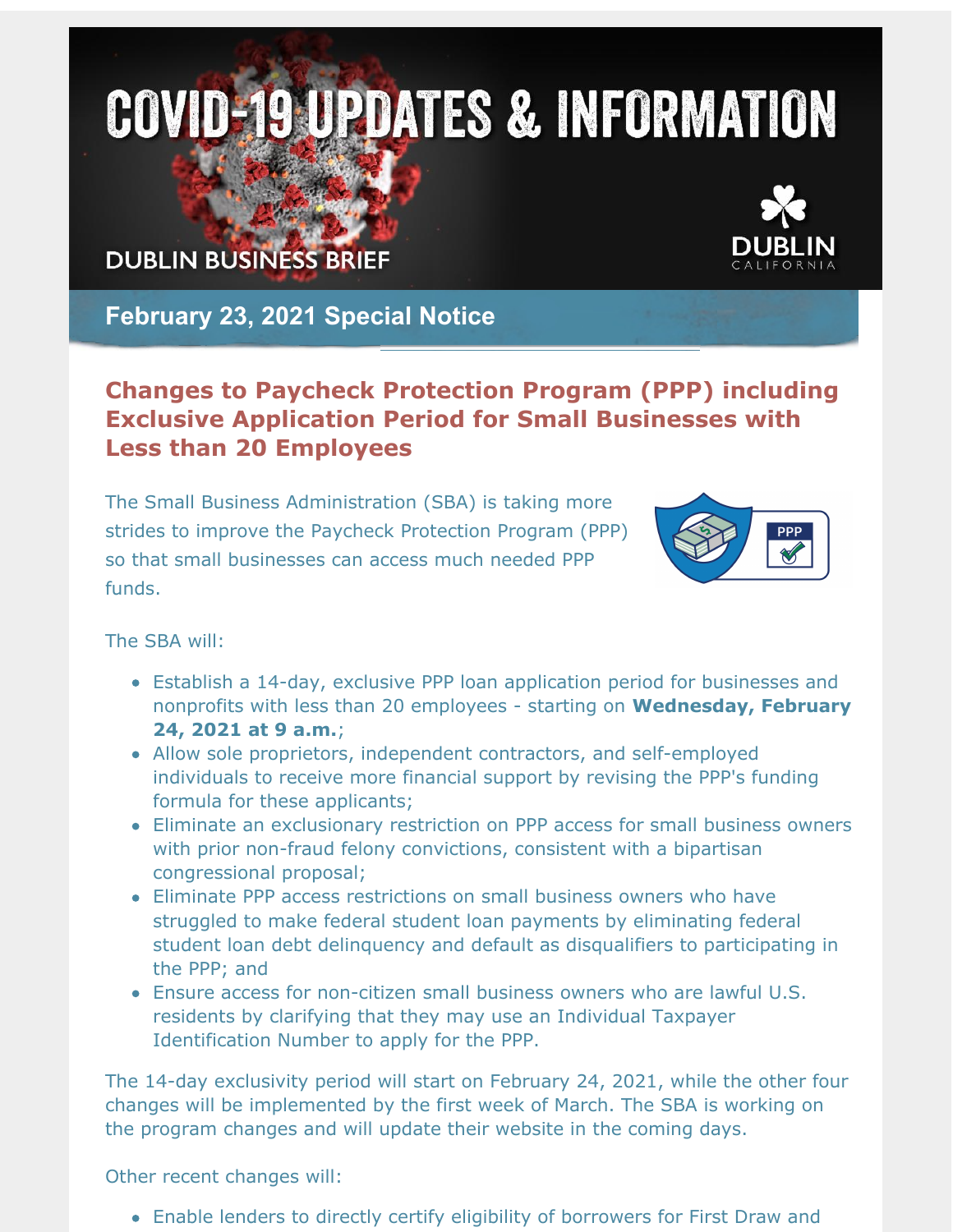Second Draw PPP loan applications with validation errors to ensure businesses who need funds are eligible receive them as quickly as possible.

- Allow lenders to upload supporting documentation of borrowers with validation errors during the forgiveness process.
- Create additional communication channels with lenders to assure we are constantly improving equity, speed, and integrity of the program, including an immediate national lender call to brief them on the platform's added capabilities.

The SBA is currently offering:

- **First Draw PPP loans** for those borrowers who have not received a PPP loan.
- **Second Draw PPP loans** for eligible small businesses with 300 employees or less and that previously received a First Draw PPP loan. These borrowers will have to use or had used the full amount of their First Draw loan only for authorized uses and demonstrate at least a 25% reduction in gross receipts between comparable quarters in 2019 and 2020. The maximum amount of a Second Draw PPP loan is \$2 million.

Borrowers may be eligible for PPP loan [forgiveness](http://r20.rs6.net/tn.jsp?f=00118yROVJaOJwt-V5upSt1leMsjwQJsd06yTYHyLuDpw5F5yaZmR0tv-fKXNAPsSDMBklTOWSPNq6E0TYKFFO1fd0QZmhgJFeBDx61huK04OOuzWxcMpp1cjHq0KxLJOtsI4-sawPJuNYHIx4GOpmP8fZVQNOy3bvc4To-8UmEOZuvY6boiRMQkJJPcc51IsY_lm4lXfEM9AzCn8pNNpc731UiIcEmepeLUAKYZxXYP69ffJ40VhlJB273ud15c5_odI5SORBigg4LkM5MgZ9rglWfdFp2Aj8r_aMBsa4FdHHDuR9UnZ5nHg==&c=&ch=). PPP is open until **March 31, 2021**, or until funding is exhausted. Business owners are advised to work with their lender as soon as possible.

The SBA offers two tools to help you find a participating lender:

- Get [matched](http://r20.rs6.net/tn.jsp?f=00118yROVJaOJwt-V5upSt1leMsjwQJsd06yTYHyLuDpw5F5yaZmR0tv-fKXNAPsSDM9D9lDhJk5gLnv_OBbgFAN5TdxHVigfaJL7Hl6fSkYPgEuWub0YPC6oBIovQgpMjwI78xpSYPIjdt9CdK3f8RR9yLqhUbsWqOKUZRCHnqguLHRf8GiG5J3OHxzZmcxe7iw2biH_yOMuAMo3sMxBisTgbeXHI_vFB7&c=&ch=) with a lender
- Search for [lenders](http://r20.rs6.net/tn.jsp?f=00118yROVJaOJwt-V5upSt1leMsjwQJsd06yTYHyLuDpw5F5yaZmR0tv4eUw-uu3rrXAAjATTBLu5IcvMNnrsoPs5tbzqusPiq4dV1MAaUCLd8GpEG5GLdV5TJcUe5m5XlgIFqn5_t60SflSou8RqHP3PTp-76P3vfp90M8uDR4qtP6cxUAP8QQliIme2Yvqt-y_41MtckLbS4=&c=&ch=) in your area

For more information on PPP, including forms, guidance and resources, visit the SBA [website](http://r20.rs6.net/tn.jsp?f=00118yROVJaOJwt-V5upSt1leMsjwQJsd06yTYHyLuDpw5F5yaZmR0tvz0HCZLA198NUvcyTXzctoRDNWS9oqs8pAC-13YMSP_1D9bRCQmO06iEDmBLi70WB8iEqECPibjjyAXJojUH6a0mvj8W-d1ssCGtHVGFUEx60a5vkWMKPAbE7vGGu8BDBxUR5r4ElsClfcW8pBVeHZ6LsJP_qFxxSyh9ip2dDbD9d99Ny5ITUDcKS8XXob7RxVL1szxcqYsY11F3YmE8vFP-8j5N1P36pQ==&c=&ch=).

# **Up & Running California: A New eBay Program Offering Free Ecommerce Training for Small Businesses**



Recently, eBay announced the launch of the Up & Running California program in partnership with the California Office of the Small Business Advocate (CalOSBA). Through the program, up to 300 California small businesses will be selected to participate in this six-week interactive ecommerce training program designed to help them get and grow online. The application deadline is **Thursday, March 11, 2021**.

This new, no-cost program will offer participating businesses the educational resources, interactive instruction and seller-to-seller coaching they need to compete on eBay's marketplace.

Participants will benefit from:

• full access to eBay Seller School, eBay's interactive online learning platform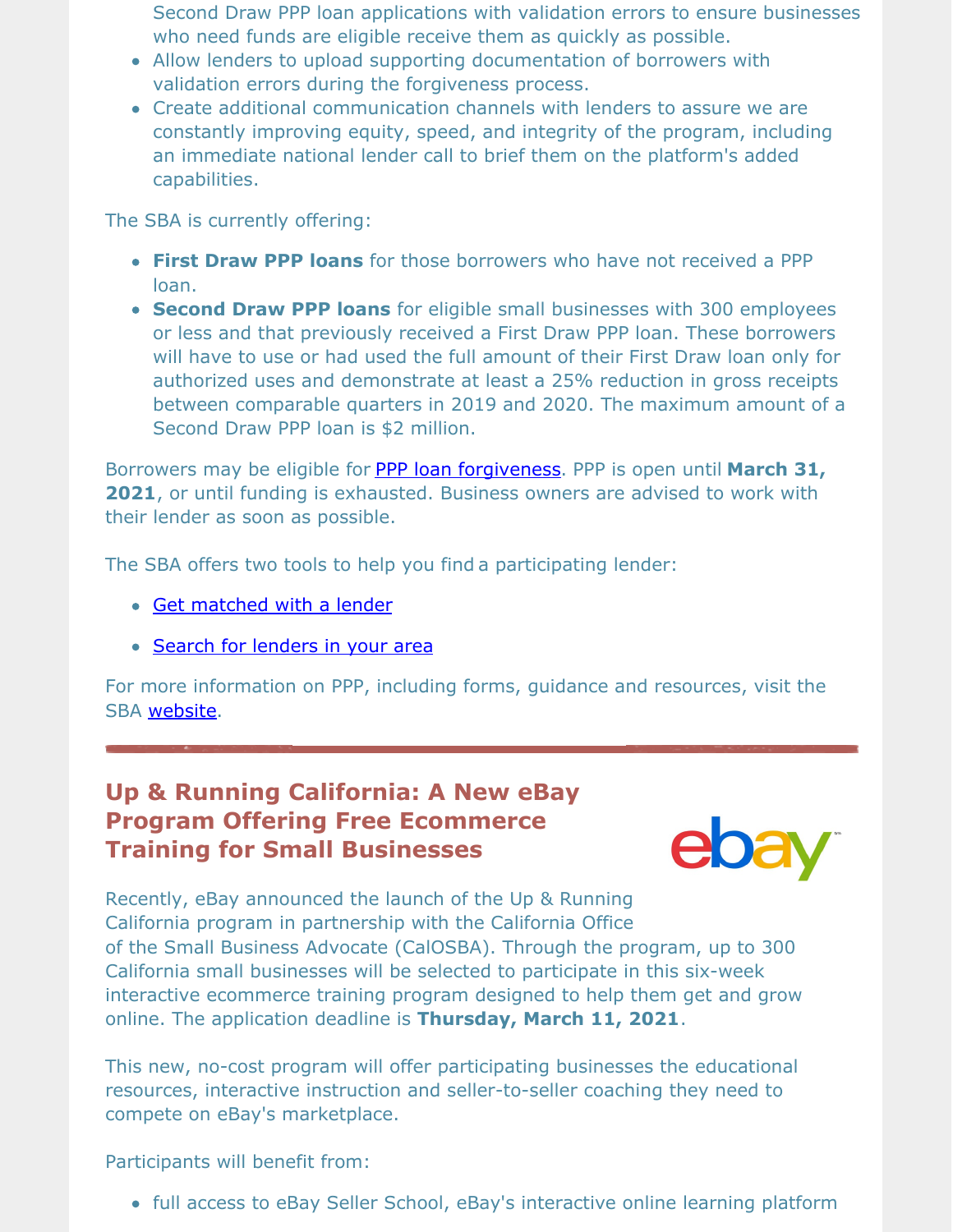for both beginner-level and more advanced sellers;

- Exclusive access to six weekly webinars, led by a dedicated growth advisor;
- Seller-to-seller coaching; 200 free insertion fees per month;
- A 90-day, eBay basic store subscription upon "graduation;" and
- A seller "starter kit" that includes various supplies to immediately begin selling online.

To learn more, visit eBay's [website](http://r20.rs6.net/tn.jsp?f=00118yROVJaOJwt-V5upSt1leMsjwQJsd06yTYHyLuDpw5F5yaZmR0tv-fKXNAPsSDMVr2Rjn_ByaEOd0B2ldnc8M_Q8myli0KqqT1EYQuGuCu9PKPykGZgMa56mHgmqgmFi6JBkbJcgHTxSG3zM-UWfAT7FOjmRb_h2QVsWEf_B_5wyvPwCbnj5Jiu00fnLqj93SU_lHSvCGE=&c=&ch=).

## **Comcast RISE Grant Program Resources & Tools to Elevate Your Business**

Comcast has launched a new program, Comcast RISE, which is a multi-year commitment to provide marketing, creative, media, and technology services to minority-owned small businesses.



Selected businesses could receive one or more of the following resources:

#### **Consulting**

Advertising and marketing consultations with local Effectv marketing, research, and creative teams to gain insights on how to grow your business.

#### **Media**

A linear TV media schedule, over a 90-day period.

#### **Creative Production**

Turnkey production of a 30-second TV commercial, plus a media strategy consultation and 90-day media placement schedule.

#### **Technology Makeover**

Computer equipment and internet, voice and cybersecurity services for 12 months. (Taxes and other fees may still apply for tech makeover services.)

#### **Monetary Grant**

Beginning March 1, 2021, \$10,000 monetary grants will be available in select areas.

For more information, please visit the Comcast RISE [website](http://r20.rs6.net/tn.jsp?f=00118yROVJaOJwt-V5upSt1leMsjwQJsd06yTYHyLuDpw5F5yaZmR0tv-fKXNAPsSDMpLWsEhIIWb38SeuYzopgu6WRFlyVtnqL2a_XiNEAwVry1OjHyzSqmBi85jBSRYccQ1s8hdsmx5daedcOiKvwrSwDMdNWqhBqnkii5Ob_HqqXIaihjk8oMQ==&c=&ch=), or register [online](http://r20.rs6.net/tn.jsp?f=00118yROVJaOJwt-V5upSt1leMsjwQJsd06yTYHyLuDpw5F5yaZmR0tv-fKXNAPsSDMM5G6FSb272MUZi2dSo9vUnx0r9x5MIaa-Hbo0jV9DQiKGKh_bxwUEBB0uUysx_DInrxnuNc-vwVcFrod12zURVSYCZpv57OxQoILft7y5ZN6lP_uYNhOnO_Q0EU00Ka8OEBdFCJsNCsyFuQfcy_DcZrkIrKvrTJN8aoVp_TdzYhhzF3wV2Gs8-ECE08nNNqHEUoSAaz6PiE=&c=&ch=) for an upcoming webinar which will explain the program in greater detail (the webinar is hosted by the Livermore Valley Chamber of Commerce).

### **We Are Here for You**

The City of Dublin appreciates our business community and remains committed to being your source for reliable and accessible information and resources.

For COVID-19 information and resources for the business community, visit our